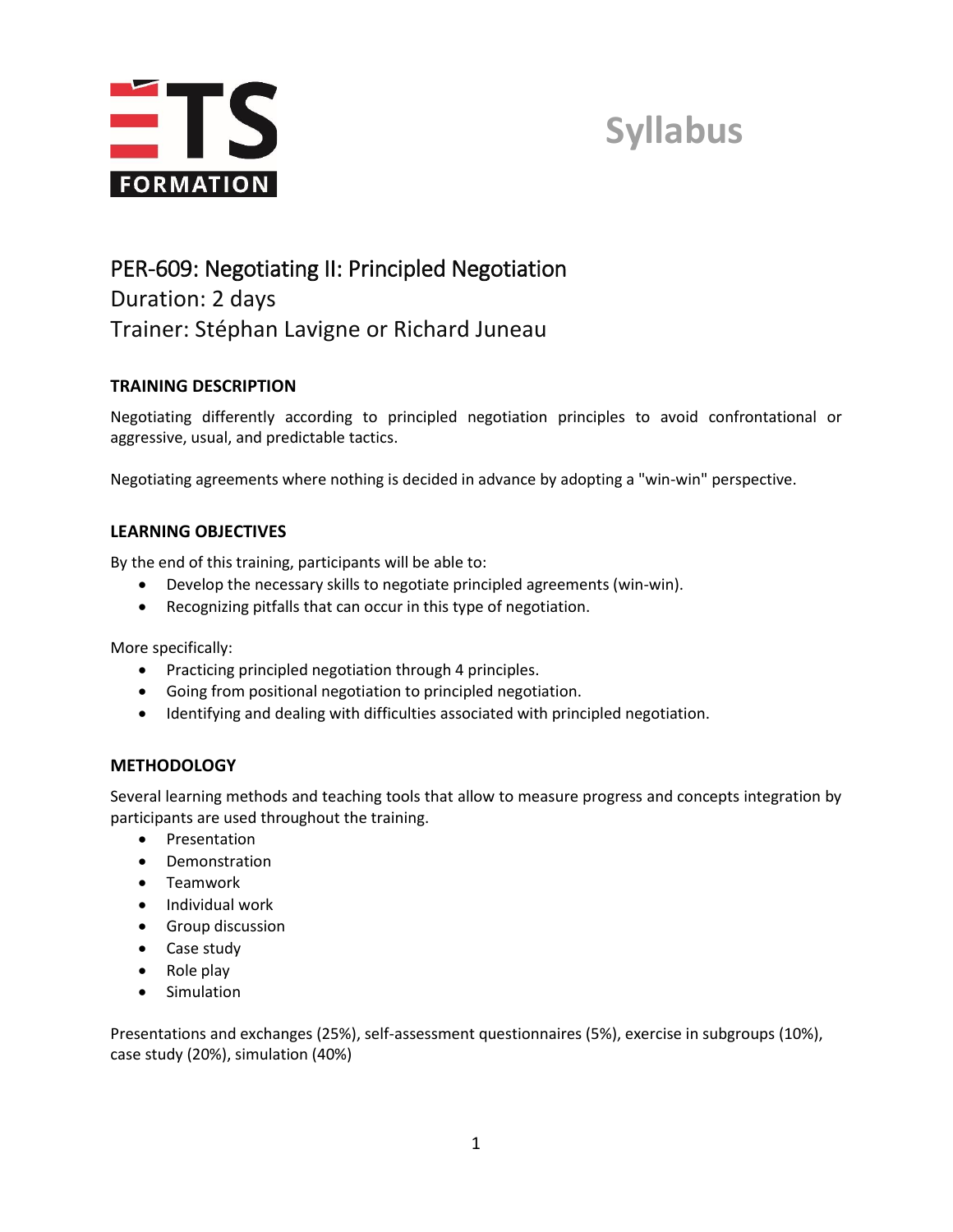

## **Syllabus**

#### **CONTENT**

#### INTRODUCTION

- Principles of principled negotiation
- Process of principled negotiation
- Test: How do you negotiate?
- Exercise: Negotiated Art!

BASIS OF PRINCIPLED NEGOTIATION

- Evolution of negotiation
- Zones of negotiation
- Limits of positional negotiation
- When to use a principled negotiation approach
- Origin of principled negotiation
- Simulation exercise: Fleas to sell!
- Exercise: How to adopt a principled strategy?

PRINCIPLE #1: NEGOTIATING ON THE CONTENT, NOT ON PEOPLE

- Dealing with people and content separately
- Perceptual phenomenon
- Identifying the other party's perceptions
- Managing perceptions
- Managing emotions
- Managing communication
- Practicing active listening
- Using empathetic sentences
- Establishing a good relational strategy
- Simulation exercise: Price of oil barrel

PRINCIPLE #2: NEGOTIATING ON INTERESTS, AND NOT ON POSITIONS

- 3 types of interest
- Case study: Break Time!
- Case study: Always cheaper at the neighbor's house!
- Case study: When one gets richer, the other gets poorer!
- Case study: Each year, it is more expensive!
- Case study: How much for your business?
- How to identify interests
- How to communicate your interests

PRINCIPLE #3: NEGOTIATING TO CREATE VALUE

- Inventing mutual gains options
- Obstacles to creativity in negotiation
- How to invent options
- Case study: Break Time!
- Case study: Always cheaper at the neighbor's house!
- Case study: When one gets richer, the other gets poorer!